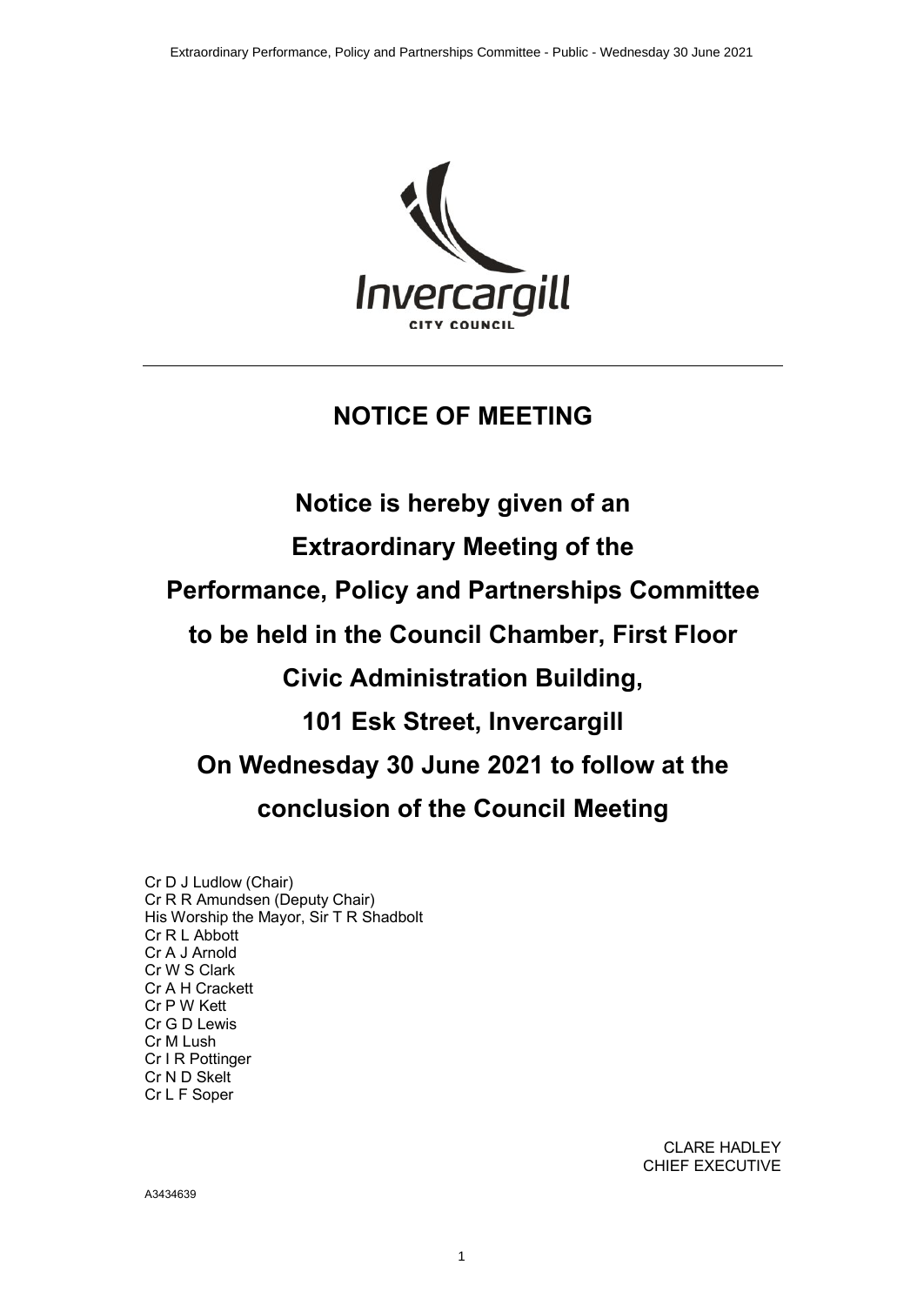# **Extraordinary Performance, Policy and Partnerships Committee - Public**

Invercargill City Council

30 June 2021 03:00 PM

# **Agenda Topic Page**

2. [Establishing the Governance Group for Reimagining the Invercargill Museum \(A3445050\)](#page-3-0) 4

3. Public Excluded Session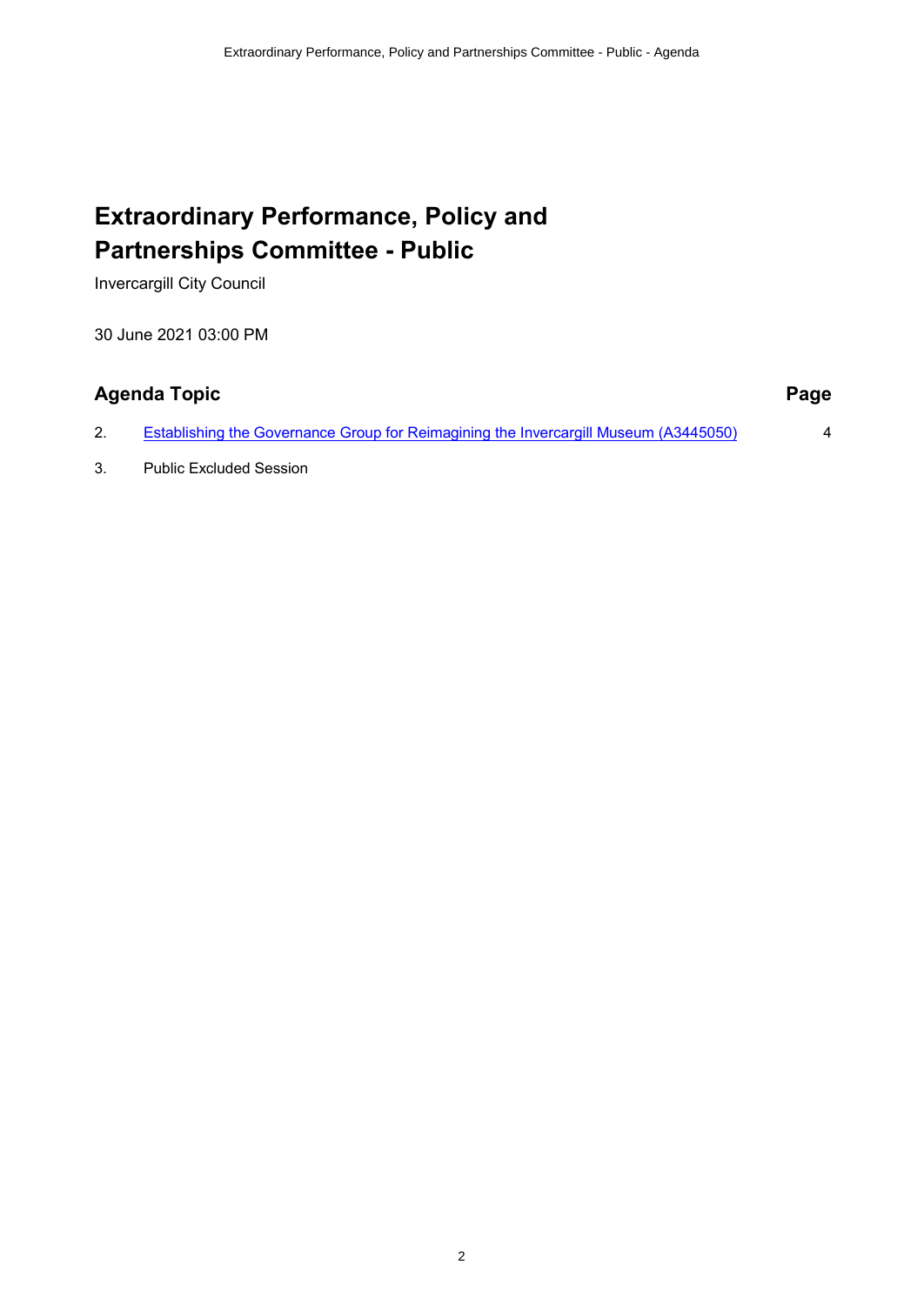#### **Public Excluded Session**

Moved, seconded that the public be excluded from the following parts of the proceedings of this meeting, with the exception of the External Appointees, Mr Jeff Grant and Mr Lindsay McKenzie; namely:

- *a) Appointing the Independent Chair to the Governance Group for Reimagining the Invercargill Museum*
- *b) Report Request from ICCT to Council*

The general subject of each matter to be considered while the public is excluded, the reason for passing this resolution in relation to each matter, and the specific grounds under Section 48(1) of the Local Government Official Information and Meetings Act 1987 for the passing of this resolution are as follows:

| General subject of each<br>matter to be considered |                                                                                                                        | for<br>passing<br>Reason<br>resolution<br>in<br>this<br>relation to each matter                                                                                                                            | Ground(s)<br>under<br>Section 48(1) for the<br>passing<br>this<br>οf<br>resolution                                                                                                                           |
|----------------------------------------------------|------------------------------------------------------------------------------------------------------------------------|------------------------------------------------------------------------------------------------------------------------------------------------------------------------------------------------------------|--------------------------------------------------------------------------------------------------------------------------------------------------------------------------------------------------------------|
| a)                                                 | Appointing the<br>Independent Chair to<br>the Governance<br>Group for<br>Reimagining the<br><b>Invercargill Museum</b> | Section 7(2)(a)<br>Protect the privacy of<br>natural persons,<br>including<br>that of deceased natural<br>persons                                                                                          | Section $48(1)(a)$<br>That the public<br>conduct of this item<br>would be likely to<br>result in the disclosure<br>of information for<br>which good reason for<br>withholding would<br>exist under Section 7 |
| b)                                                 | Report - Request<br>from ICCT to Council                                                                               | Section 7(2)(i)<br>Enable any local<br>authority holding the<br>information to carry on,<br>without prejudice or<br>disadvantage,<br>negotiations (including<br>commercial and<br>industrial negotiations) | Section $48(1)(a)$<br>That the public<br>conduct of this item<br>would be likely to<br>result in the disclosure<br>of information for<br>which good reason for<br>withholding would<br>exist under Section 7 |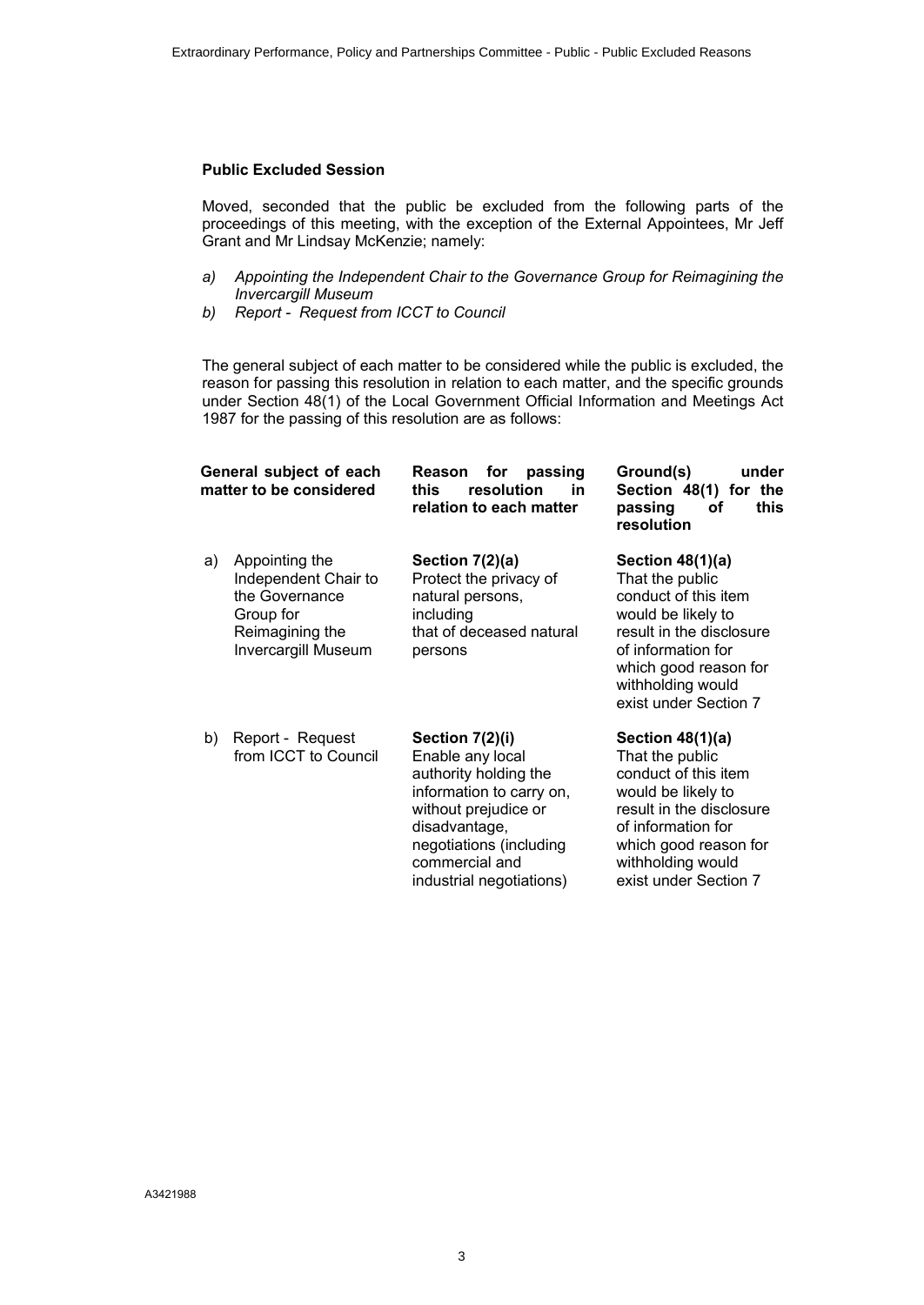#### <span id="page-3-0"></span>**TO: PERFORMANCE, POLICY AND PARTNERSHIPS COMMITTEE**

**FROM: STEVE GIBLING – GM LEISURE AND RECREATION & ERIN MOOGAN – GM INFRASTRUCURE**

# **AUTHORISED BY: CLARE HADLEY – CHIEF EXECUTIVE**

### **MEETING DATE: WEDNESDAY 30 JUNE 2021**

# **ESTABLISHING THE GOVERNANCE GROUP FOR REIMAGINING THE INVERCARGILL MUSEUM**

#### **SUMMARY**

As part of LTP deliberations, Council resolved to establish a governance group to provide advice on reimagining the Invercargill Museum. It is proposed to develop "a unique and compelling vision for the Invercargill Museum that will define the nature of the service for the community of Invercargill and solidify its role in the Southland region". The proposal is to establish a governance group of seven members and this group would be selected – for recommendation to the Committee – via an Appointments Panel.

The composition of the group needs to achieve synergy as it addresses a complex arrangement of technical and service oriented advice and, on this basis, it is proposed not to be a stakeholder or representative group – rather the composition proposed is to recognise the complexity in the work to be undertaken. There would be one exception – a place for one member nominated by iwi. An independent chair would be appointed to lead the group. The group will need to make its recommendations to Council in time for inclusion in the draft Annual Plan 2022/2023.

#### **RECOMMENDATIONS**

**That the Performance, Policy and Partnerships Committee:**

- **1. Receive the report "Establishing the Governance Group for Reimagining the Invercargill Museum".**
- **2. Approve the formal establishment of the governance group for the Museum.**
- **3. Establish the Appointments Panel of three, including:**
	- **a. Independent Chair**
	- **b. Chief Executive of ICC (Clare Hadley) as representative of staff as operators**
	- **c. One representative on behalf of the two local funding organisations (Invercargill Licensing Trust and Community Trust South)**
- **4. Delegate the role of appointing the governance group members to the Appointments Panel.**
- **5. Invite local runaka to appoint an Iwi representative direct to the governance group.**
- **6. Note the purpose, timeframes and reporting approach of the group.**
- **7. Note estimated, unbudgeted costs of between \$110,000 and \$175,000 in advice to support the group.**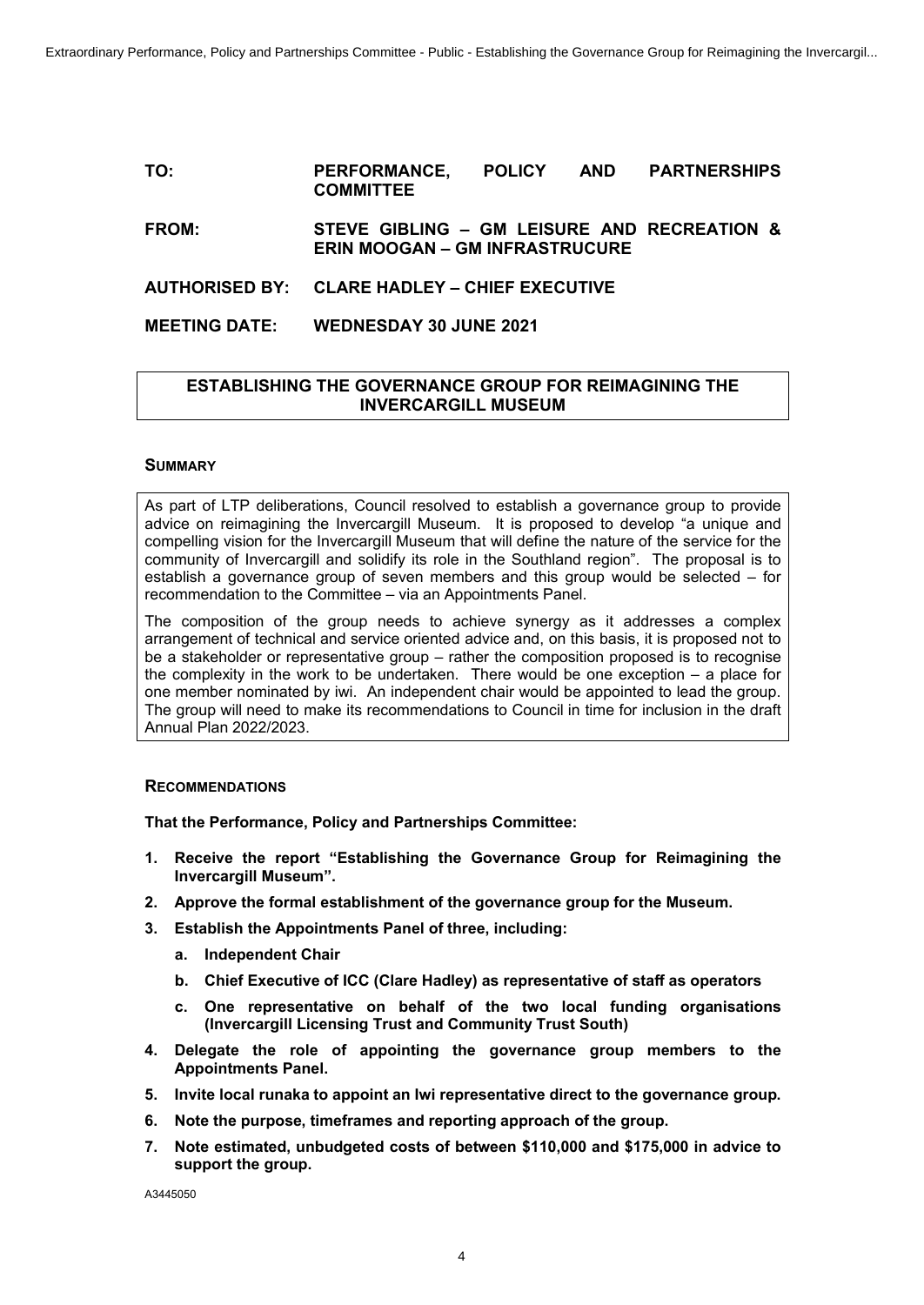# **IMPLICATIONS**

| $\mathbf{1}$ . | Has this been provided for in the Long Term Plan/Annual Plan?                                                      |
|----------------|--------------------------------------------------------------------------------------------------------------------|
|                | Yes                                                                                                                |
| 2.             | Is a budget amendment required?                                                                                    |
|                | Not at this time                                                                                                   |
| 3.             | Is this matter significant in terms of Council's Policy on Significance?                                           |
|                | <b>No</b>                                                                                                          |
| 4.             | Implications in terms of other Council Strategic Documents or Council Policy?                                      |
|                | N/A                                                                                                                |
| 5.             | Have the views of affected or interested persons been obtained and is any further<br>public consultation required? |
|                | This approach has been informed by the public consultation in adopting the LTP.                                    |

### **FINANCIAL IMPLICATIONS**

Council has set aside \$39.4 million as part of an overall \$52.5 million redevelopment for the museum in its 2021/31 Long Term Plan (LTP). In determining this, Council also resolved to seek \$12.9 million in third party funding support to complete the project.

During deliberations on this matter, Council allocated an additional \$60,000 towards the establishment and operation of this group. The funds will be allocated to the payment of the independent Chair, other members as required, koha and other disbursements. The remainder of the funds will contribute to commissioning technical advice to support the work of the governance group in providing their recommendations back to Council.

A review of the range of advice likely to be needed indicates an additional and provisional sum of between \$110,000 and up to \$175,000 is required to support this work. These costs will be incorporated into the overall project budget and will be revisited as part of establishing the Annual Plan for 2022/23.

The procurement of the technical advice to support the governance group will be conducted under the Project Management Office's panel of existing suppliers.

#### **BACKGROUND**

The Southland Museum and Art Gallery (SMAG) has been keen to redevelop the pyramid museum since 1995. Redevelopment proposals in 2012, 2015 and then in 2017 failed to gain traction with the three principal local authorities of the Southland Region.

In 2018, SMAG commissioned Tim Walker of Tim Walker Associates (TWA) to undertake a strategic review of the museum, which included recommendations for its redevelopment. Although the museum closed in April 2018, the TWA report was completed and presented to the SMAG Board in May 2019, and subsequently released to the public in April 2020.

A3445050 During this period, Council has consulted with Southland and Gore District Councils on the SMAG Trust. All parties are agreed that it is now appropriate for the Museum to be an Invercargill focused museum, as Council owns the building and delivers the activity of the museum. It is intended that the SMAG Trust will shift its focus to guardianship or kiatiaki of the collection of the Southland Museum and Art Gallery.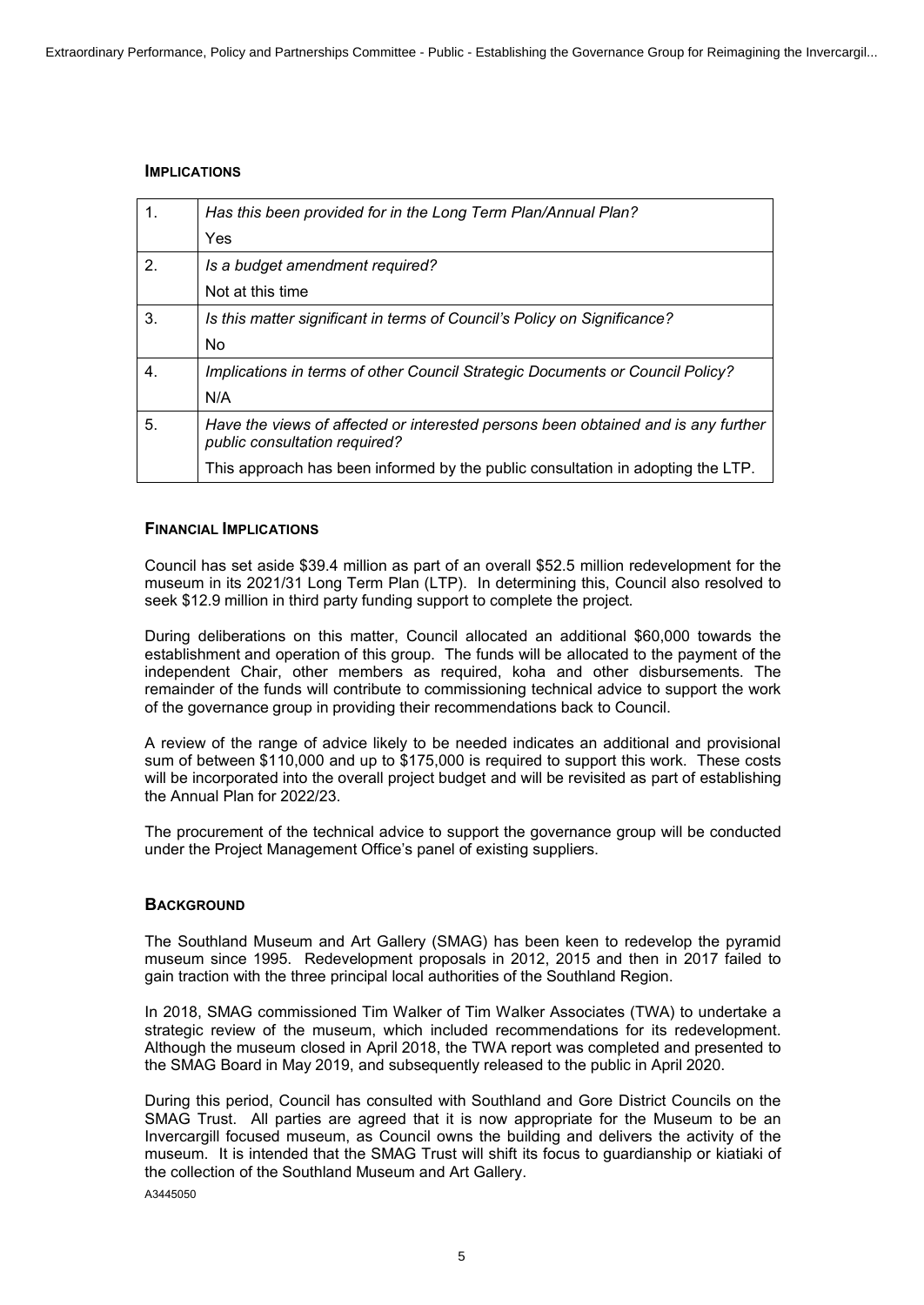This small but significant change allowed Council to consult on the redevelopment of the Museum in its LTP. Feedback from the community is clear that it wants Council to seize the opportunity and take a strong leadership role to re-open a Museum.

# **DISCUSSION**

Our artistic and cultural heritage is integral to the ongoing development of a vibrant and healthy community, enriched by their past, in the present and preserved for the future. Cultural facilities have often focused on the immediate needs of the community. Looking forward we need to prioritise the requirements of the facility to ensure that this, and future generations' needs are met. Underpinning everything is a well-focused vision.

#### *Prior project learnings*

Council has delivered on a range of medium to large scale projects over the past three years and have undertaken a review on some of the signfiicant projects. A summary of some of the learnings from those projects, and in particular those taken from a review of the 20 Don Street commercial development project by R Bruce Robertson Limited, include:

- ∑ Council needs to recognise the importance of project initiation both as a means to ask the significant questions such as what are our objectives and benefits, and what are the risks of undertaking the project and how will they be managed?
- ∑ Enthusiasm for a project must be tempered by analysis of the 'business case' for the project. The objectives and benefits of a project must be clearly defined and the pathway to gaining them obvious (subject to appropriate acceptance of managed risk).
- ∑ Council and management need to assess, prior to authorising the project, the skills required to deliver the project. These may not exist inside Council and the means to acquire or engage them must be established.
- ∑ At the initiation stage (and throughout a project), a framework for identifying and managing the risk associated with the project must be implemented. It should also be integrated as part of the Council-wide approach to risk management.
- Identifying project ownership (who is responsible for delivery) must also encompass the process for internal accountability. This process must include effective reporting and financial management.

While it is clearly understood the community and Council wishes to see the project get underway, it is also critical that the finished product reflects community aspirations.

#### *Establishing the Governance Group*

This is the opportunity to make the Museum a talking point of Invercargill – much like Puke Ariki in New Plymouth; Aratoi in Wairarapa as examples of institutions which draw visitors to their region. As part of deliberations on the LTP, Council agreed to establish a governance group to review, assess and make recommendations to Council on the best outcomes for the city as it looks to deliver the future museum service.

The Council seeks advice on the optimum outcome for its, and its' partners investment. At this stage, the advice will be focused on the development of guiding principles leading to clear and measurable critical success factors for the museum. It will also consider the preferred location and test whether there are any alternative sites. The main purpose of the governance group is to:

*Create a unique and compelling vision for the Invercargill Museum that will define the nature of the service for the community of Invercargill and solidify its role in the Southland region.*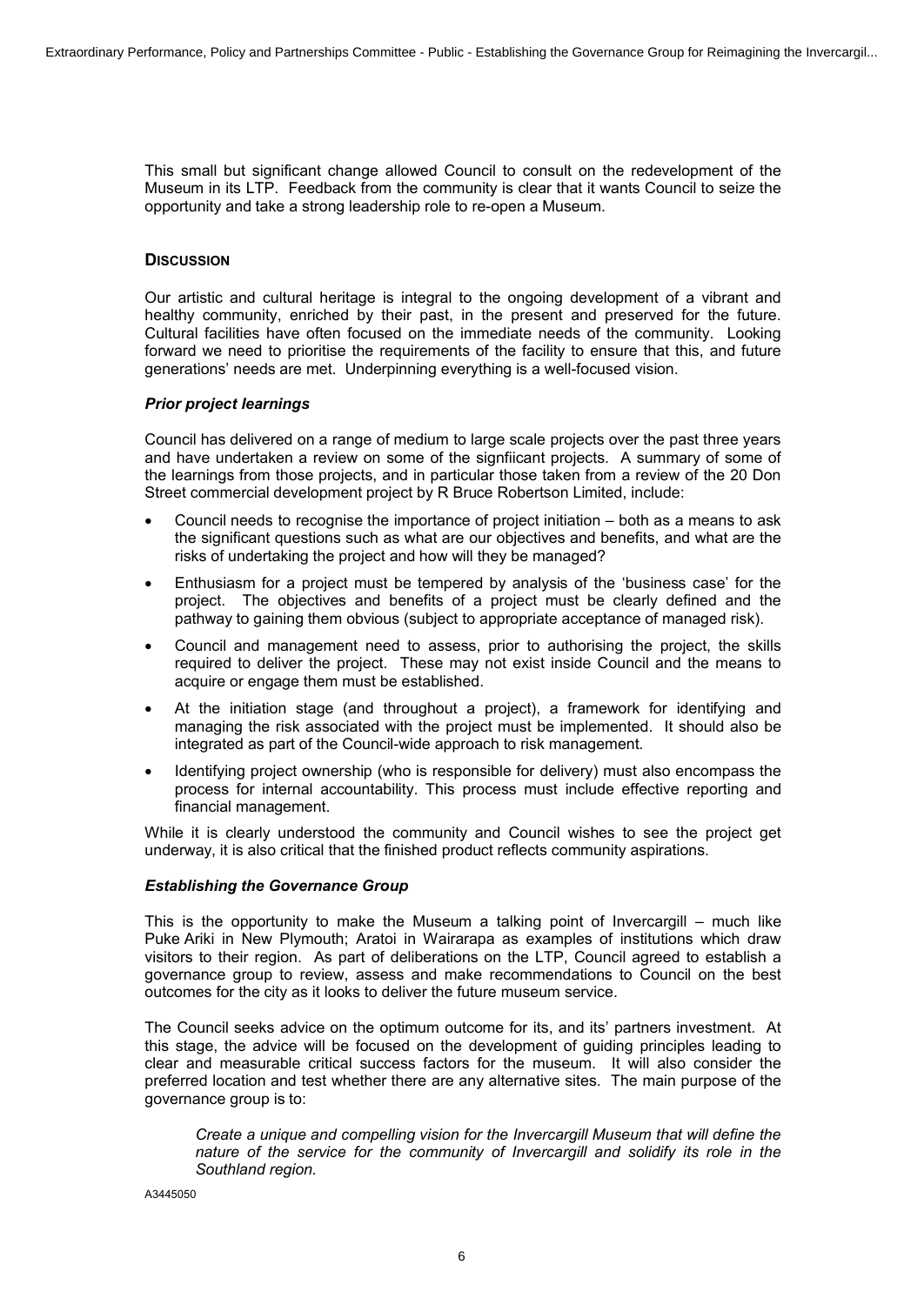In doing this, it will address:

- What the customer and user experience must provide, by way of cornerstone exhibitions, services and facilities
- ∑ How the services and facilities enable and are shared with mana whenua
- How the services and facilities support a strong educational programme
- That any facility design takes a whole of life assessment of the operating costs

The advice will be separated into service focused and design focused advice. As a minimum, to make recommendations to Council to progress this project, the governance group will need to provide the following recommendations on:

#### *Service focus*

- $\circ$  Review the TWA report and any other reports which may be useful (e.g. TBig, ACI) in developing its advice
- $\circ$  Develop advice as to what makes a Waihopai Invercargill / Murihiku Southland museum a 'must visit', and what its critical success factors may be from a design and service perspective
- $\circ$  In forming this advice, the group should make contact with a number of other museums in New Zealand and internationally to identify what are the critical success factors for museums that Council should be aware of
- o Include cultural narrative into the development

#### *Design focus*

- o Research and come to a view on:
	- $\triangleright$  the most appropriate size and scale of the museum
	- $\triangleright$  the role that art should play as a part of the museum's offering, or be in a separate destination (as anticipated by Council's resolution in 2018, when progressing ACI discussions)
- $\circ$  Assess Council's preference for the current site in Queens Park, but review that preference against the benefits of a location in the city centre
- $\circ$  Recommend space allocations considering flexibility and multipurpose spaces for permanent versus temporary exhibitions, theatre and any other ancillary activities for the museum, e.g. café, tuatarium, retail
- o Reflect Council's budget and time envelopes
	- $\triangleright$  \$39.4 million of \$52.5 million total budget and including \$12.9 million of third party funding
		- $\triangleright$  opening no later than 2026/27
- o Review against the above factors:
	- $\triangleright$  insurance requirements for exhibition materials and to ensure the finished product meets these
	- $\triangleright$  assess the impact on the whole of life operating costs of a refurbished museum versus new build museum (also considering size).

Council may also wish to request additional advice be provided, including whether the timeframes for the project can be brought forward. These can be incorporated into the scope of the governance group following this meeting and prior to the drawing together of the group members.

Regardless of this however, the key is to agree the vision first and then review and address the options (and timeframes) that create the greatest value for the community for now and future generations.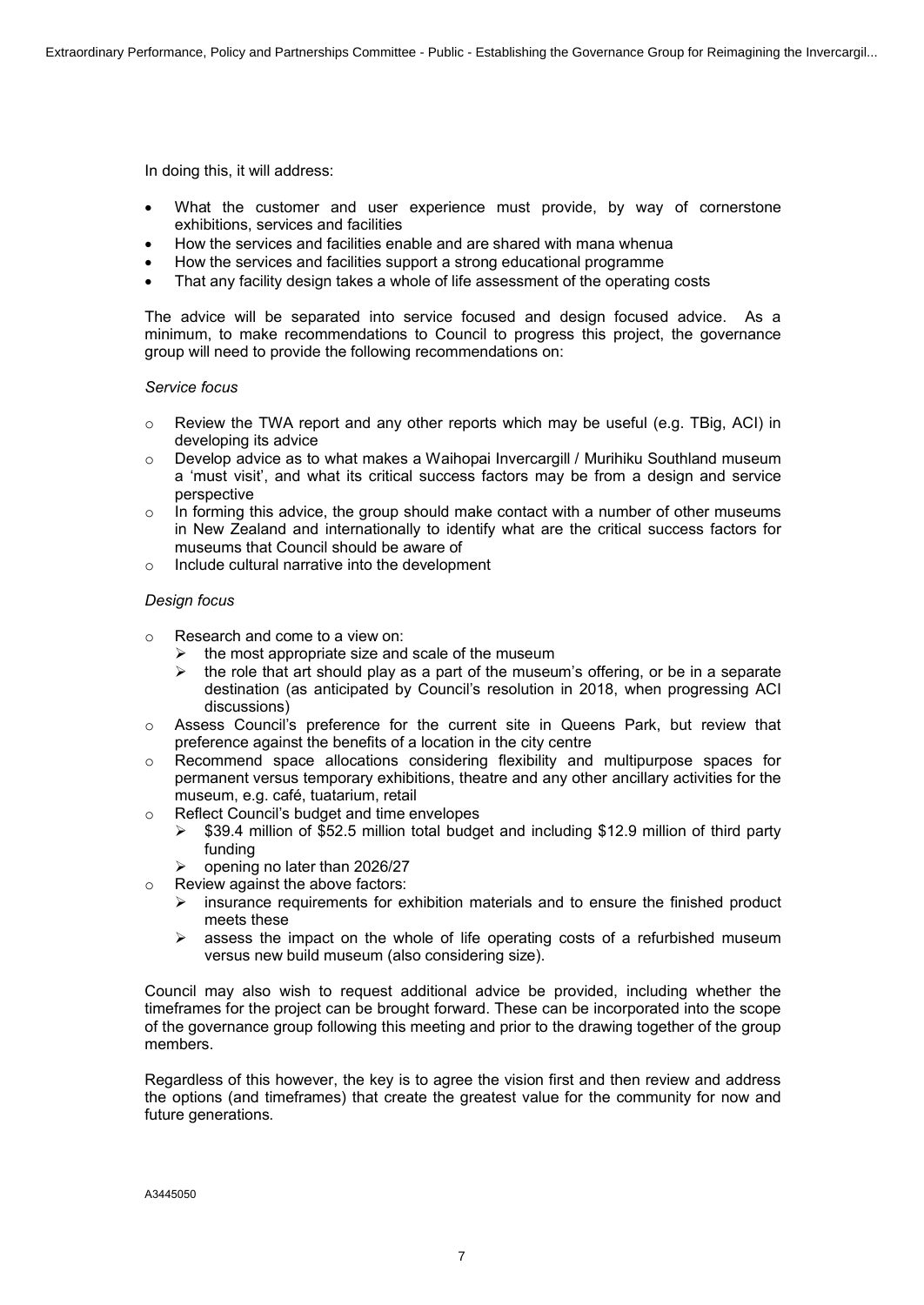#### *Criteria for Museum 2027 Governance Group Members*

The proposal is for a governance group of seven members. The composition of the group needs to achieve synergy and, on this basis, it is not a stakeholder or representative group – rather the composition proposed is to recognise the complexity in the work. There would be one exception – a place for one member nominated by iwi. An independent Chair would also be appointed to lead the group.

The governance group would be made up of:

- ∑ One independent Chair
- ∑ One Runaka appointed representative to reflect Te Tiriti o Waitangi
- Five at large / skills based appointees

An appointments panel will be responsible for selecting members for recommending to Council. They will look to ensure a balance of the following skills / attributes:

- ∑ An ability to participate in strategic workshops
- Link to arts / creativity / science / education / museum focused services
- ∑ Able to synthesise complex information
- Experience in capital project delivery, and understanding current building standards
- Stakeholder relationships which enable acceptance of membership
- Experience in attracting external funding
- Relationships with central government
- ∑ Financial analysis
- ∑ Understanding of customer experience

It is expected that the time commitment for the governance group members is likely to be one meeting at least fortnightly, with the independent Chair involvement to be weekly engagement.

#### *Appointments panel*

An appointments panel is recommended to be established in order to assess and recommend appointments to this governance group in a timely manner. It is important that the issue is progressed quite quickly – the Committee may like to consider whether they want to delegate authority to the Panel to appoint members, rather than to recommend their appointment to a further committee meeting.

It is recommended that the following people make up the panel, to develop and implement an appointments process:

- Independent Chair (to be confirmed)
- Chief Executive of ICC (Clare Hadley) as representative of staff as operators
- ∑ A staff representative on behalf of the two local funding organisations (Invercargill Licensing Trust and Community Trust South)

The appointments panel will seek consensus as to the makeup of the Governance Group.

In seeking to appoint the governance group members, it is expected that the panel will call for Expressions of Interest for people who meet the criteria.

#### *The role of councillors*

The involvement of a councillor on either the appointments panel, or the governance group, was considered. There is often a view that Council needs to have someone involved in order